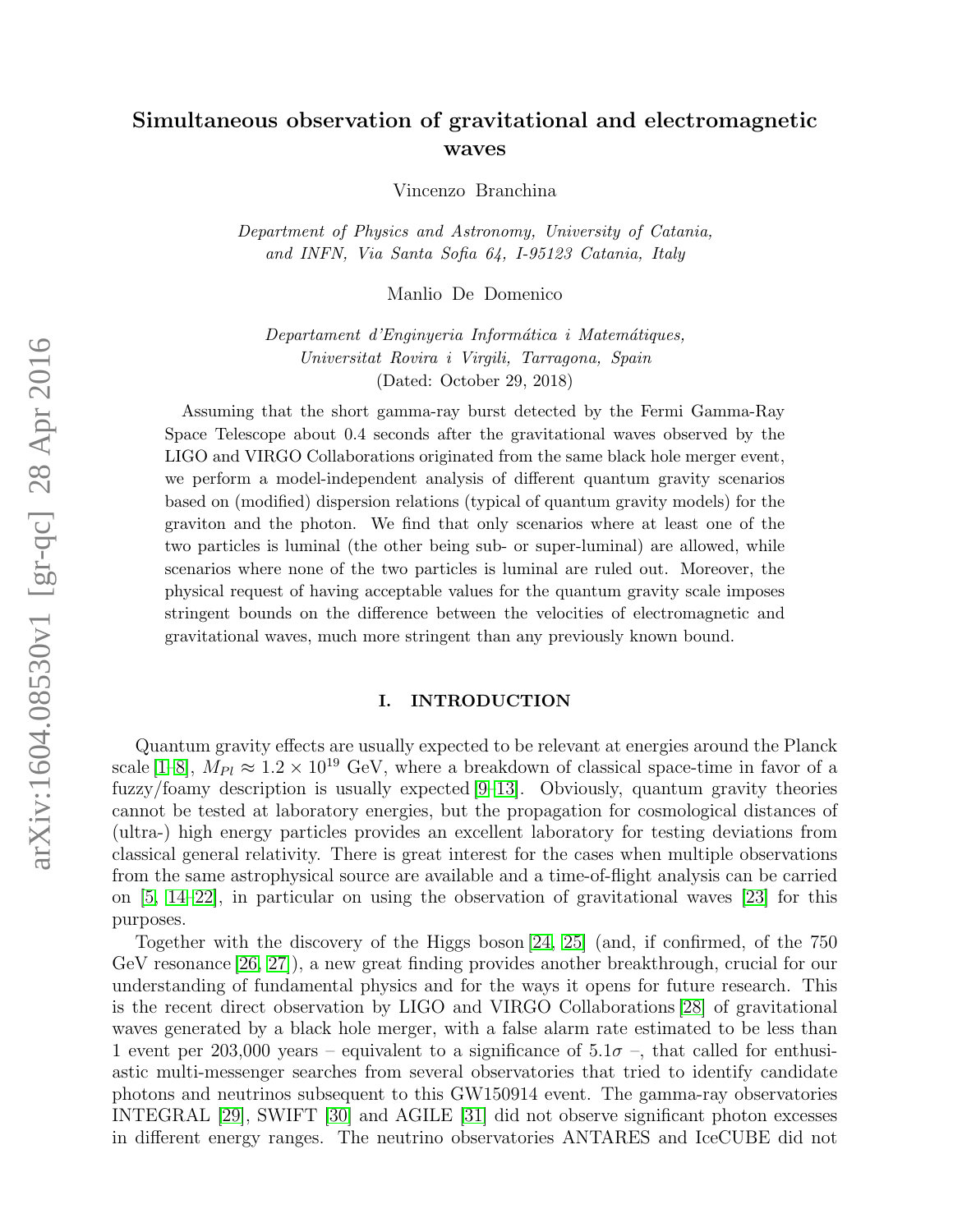observe significant candidate neutrinos as well [\[32\]](#page-12-16). At variance with other gamma-ray burst observatories, covering only a fraction of the sky where LIGO detected the GW150914 event, the Fermi Gamma-ray Space Telescope was exposed to a large fraction of the same region, and reported the detection of a weak gamma-ray burst above 50 keV just 0.4 s after GW150914, with a positional uncertainty region overlapping with that of the LIGO observation. The estimated false alarm probability for this observation is 0.0022 [\[33\]](#page-13-0).

Whether or not the gravitational wave and the gamma-ray burst come from the same source, i.e whether the theory can accomodate both these signals from the merging of the two black holes is still a controversial question [\[34,](#page-13-1) [35\]](#page-13-2). According to [\[34\]](#page-13-1), for instance, the two signals are unlikely to be related, and from the merging of these two black holes no burst of photons should be observed. On the other hand, a recent model [\[35\]](#page-13-2) suggests that the merging black holes might have been generated by the collapse of a rapidly rotating massive star, that at the end of its collapse might have produced gamma-ray bursts. Other studies [\[36–](#page-13-3)[41\]](#page-13-4) also try to reconcile the two observations, and this possible multi-messenger signal has even been used to question the concept of cosmic acceleration from a genuine scalar-tensor modification of gravity [\[42\]](#page-13-5).

In the following we assume that the gamma-ray burst observed by the Fermi Collaboration has been caused by the black hole merger that generated the gravitational waves detected by the LIGO Collaboration. As already noted, there is only a 0.2 percent chance that these two events originated in the same patch of sky at the same time but were due to two different high-energy phenomena. Naturally, it is a challenge for present and future theoretical work to explain the mechanism that produces this (unexpected) electromagnetic signal in a black holes collision. Here we are interested in investigating the consequences of this joint event, and we will see that they are very important. This issue has already been partly studied by a number of authors [\[37,](#page-13-6) [43–](#page-13-7)[45\]](#page-13-8) with different purposes, as deriving upper bounds for the speed of gravitational waves, for the graviton mass, or lower bounds for the quantum gravity scale. Actually, quantum gravitational effects usually modify the dispersion relation  $E^2 = p^2c^2 + m^2c^4$  of a relativistic particle by terms that in an effective field theory approach depend on inverse powers of the quantum gravity scale  $E_{QG}$ , and involve a violation of Lorentz invariance (LIV) at high energies, with  $E_{QG}$  typically being of the order of the Planck scale  $M_{Pl} c^2 \sim 10^{19}$  GeV.

The aim of the present work is twofold. With the help of the modified dispersion relations for the graviton and the photon, on the one hand we study the upper bounds for the difference in speed between the gravitational and the electromagnetic wave, so to get in particular constraints on the gravitons' speed, on the other hand we perform a general model-independent analysis to constrain quantum gravity theories. We will find new and important results that greatly improve our knowledge on these issues.

The rest of the paper is organized as follows. In section II we consider the general set-up for our analysis, starting by considering the modified dispersion relation for massless particles and deriving the corresponding difference  $\Delta t$  between the graviton and the photon propagation times,  $\Delta t_g$  and  $\Delta t_\gamma$  respectively. In section III we will capitalize on the theory to constraint the speed of gravitons, improving the current estimations by several orders of magnitude. In section IV we will fully develop the model-independent analysis to constrain both astrophysical models and quantum gravity theories, while section V is for our conclusions.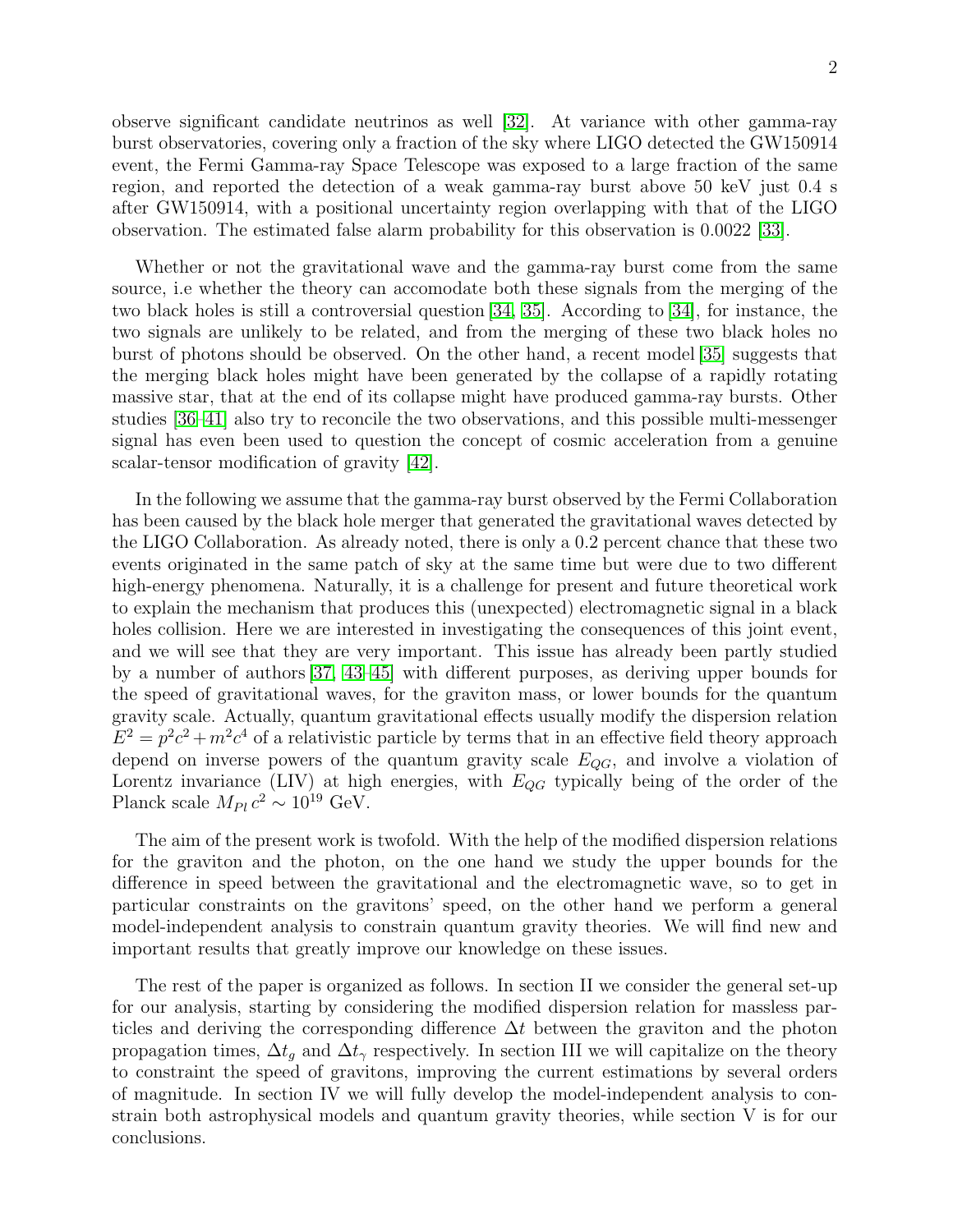#### II. GENERAL SETUP

Quantum gravity theories generically induce LIV, parametrized in terms of a model independent modified dispersion relation, that can be written as [\[22\]](#page-12-6)

<span id="page-2-0"></span>
$$
E^2 \approx p^2 c^2 \times \left[1 + \sum_{s=1}^{\infty} \xi \left(\frac{E}{E_{QG}}\right)^s\right],\tag{1}
$$

where  $E_{QG}$  is the quantum gravity scale, the factor  $\xi$  accounts for sub-luminal ( $\xi = -1$ ) and super-luminal ( $\xi = +1$ ) propagation (while  $\xi = 0$  is for luminal particles), and  $E$  (<  $E_{QG}$ ) is the energy of the particle.

These corrections emerge for instance as leading-order terms in nonlinear quantum gravity models [\[1\]](#page-12-0), and more generally they result from an effective field theory approach. The linear correction accounts for violation of  $\mathcal{CPT}$  symmetry, while when  $\mathcal{CPT}$  symmetry is preserved, the linear term is absent and the dominant term is typically the quadratic correc-tion. Keeping in Eq. [\(1\)](#page-2-0) only the lowest-order non-vanishing term, say  $s = n$ , the particle (group) velocity is:

<span id="page-2-1"></span>
$$
v = \frac{\partial E}{\partial p} \approx c \times \left[1 + \xi \frac{n+1}{2} \left(\frac{E}{E_{QG}}\right)^n\right],\tag{2}
$$

from which we see that when particles with different energies are produced by astrophysical objects at cosmological distances, their observation by terrestrial detectors can be measurably delayed even if they are emitted at the same time.

The idea of this work is to derive model-independent constraints on theories predicting LIV by considering the dispersion relation [\(1\)](#page-2-0) for both photons and gravitons and applying the time-of-flight analysis to the recent observation of gravitational waves (gravitons) and the subsequent arrival of a gamma-ray burst (high-energy photons), under the assumption that both events have been caused by the same black hole merger event.

To this end, in the following we use Eq. [\(2\)](#page-2-1) for photons and gravitons, considering all the possible cases obtained by combining  $\xi_{\gamma} = -1, 0, 1$  with  $\xi_{g} = -1, 0, 1$ . In other words, with no reference to any specific model, we allow for both gravitons and photons to be subluminal, luminal, or super-luminal, and making use of the experimental results, we analyse each of the corresponding combinations. Our analysis is performed under the very general assumption that that for both of them the dominant LIV contribution occurs for the same value of n.

The difference  $\Delta t = \Delta t_q - \Delta t_\gamma$  between the graviton and the photon propagation times is given by

<span id="page-2-2"></span>
$$
\Delta t = \Delta t_a - (1 + z_0)\Delta t_e,\tag{3}
$$

where  $\Delta t_a$  is the arrival delay observed at Earth and  $\Delta t_e$  the emission delay at the source with redshift  $z_0$ , that in our case is  $z_0 = 0.09$ . While  $\Delta t_a$  is a measured quantity, we do not have informations on  $\Delta t_e$ . The typical approach is to assume  $\Delta t_e = 0$ , and to derive then bounds for the physical quantities of interest, for instance for the graviton velocity. In our analysis, we will allow  $\Delta t_e$  to freely vary, and this will give us the possibility to investigate the compatibility of different LIV models with the LIGO and Fermi data.

If  $v_{\gamma}(z)$  and  $v_{\gamma}(z)$  are the speeds of the photons and the gravitons respectively at a given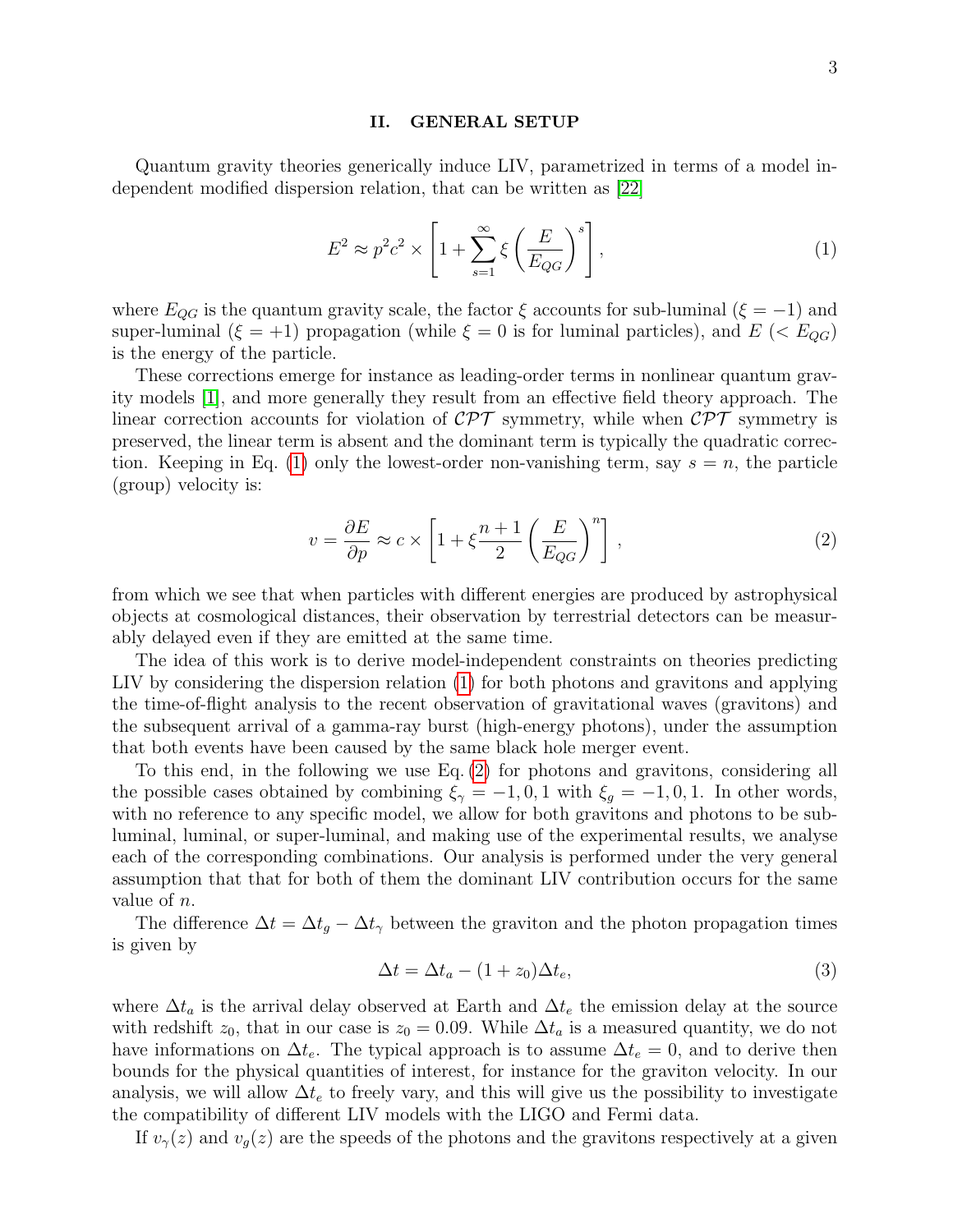red-shift  $z$ ,  $\Delta t$  is given by:

<span id="page-3-0"></span>
$$
\Delta t = cH_0^{-1} \int_0^{z_0} \left( \frac{1}{v_g(z)} - \frac{1}{v_\gamma(z)} \right) \frac{dz}{\sqrt{\Omega_m (1+z)^3 + \Omega_\Lambda}},\tag{4}
$$

where  $\Omega_m$  is the fractional density of matter,  $\Omega_{\Lambda}$  the fractional density of dark energy and  $H_0$ the Hubble constant at present time in the  $\Lambda$ -CDM cosmological model. In the following, we will consider the values obtained from recent measures of the Planck collaboration [\[46\]](#page-13-9), namely  $\Omega_m \approx 0.31$ ,  $\Omega_{\Lambda} \approx 0.69$  and  $H_0 \approx 67.8$  km/s/Mpc.

Inserting Eq. [\(2\)](#page-2-1) for the energies  $E_{\gamma}$  and  $E_g$  of the photon and the graviton in Eq. [\(4\)](#page-3-0) we get:

<span id="page-3-1"></span>
$$
\Delta t \simeq \beta_n(z_0) \frac{n+1}{2} \left[ \xi_\gamma \left( \frac{E_\gamma^0}{E_{QG}} \right)^n - \xi_g \left( \frac{E_g^0}{E_{QG}} \right)^n \right],\tag{5}
$$

where  $E_g^0$  and  $E_\gamma^0$  are the energy of the graviton (gravitational wave) and of the photon (gamma-ray burst) meaured at Earth, and we have used  $E_{\gamma} = h\nu_{\gamma}^{0}(1+z) = E_{\gamma}^{0}(1+z)$  and  $E_g = h\nu_g^0(1+z) = E_g^0(1+z)$  (with  $\nu_\gamma^0$  and  $\nu_g^0$  the frequencies of the electromagnetic and gravitational waves measured at Earth), and  $\beta_n(z_0)$  is:

<span id="page-3-2"></span>
$$
\beta_n(z_0) = H_0^{-1} \int_0^{z_0} \frac{(1+z)^n dz}{\sqrt{\Omega_m (1+z)^3 + \Omega_\Lambda}}.
$$
\n(6)

As we will see, Eq. [\(5\)](#page-3-1) is one of the key ingredients of our analysis. Other important ingredients are the following measured quantities: the time arrival delay  $\Delta t_a \sim 0.41$  s between the gamma-ray burst and the gravitational wave (see Eq. [\(3\)](#page-2-2)) and the energies  $E_g^0$ and  $E_{\gamma}^{0}$  of the graviton and the photon observed at Earth. For the gamma-ray burst detected by the Fermi Gamma-Ray Burst Monitor (GBM), photons with energies between 50 keV and 1 MeV were observed [\[33\]](#page-13-0). As for the gravitational wave, the signal sweeps upwards in frequency from 35 to 250 Hz, so that the energy of the gravitons at Earth is in the range  $E_g^0 = h\nu_{0} \approx 10^{-12} - 10^{-13}$  eV, where  $\nu_{0}$  is the gravitational wave frequency at Earth and h is the Planck constant.

With no reference to any specific model, in the following we will explore different possible cases, namely we will consider that both the photon and the graviton can be super-luminal, luminal or sub-luminal. This means that for both particles we will consider in Eq. [\(2\)](#page-2-1) the following three different possibilities for  $\xi: \xi = 0, 1, -1$ . This model-independent analysis will allow to use Eq. [\(5\)](#page-3-1) to read the relation between the Quantum Gravity scale  $E_{QG}$ and the difference  $\Delta t_e$  (see Eq. [\(3\)](#page-2-2)) in the emission time between the gravitational and the electromagnetic wave. One of the important results of this analysis will be that some models are ruled out simply by the fact that only too low values of the Quantum Gravity scale would be compatible with the observed values of  $\Delta t_a$ ,  $E_g^0$  and  $E_\gamma^0$ . Before moving to that complete analysis (developed in section IV), in the following section we derive the constraints that Eq. [\(5\)](#page-3-1) puts on the speed of gravitational waves.

#### III. CONSTRAINING THE SPEED OF GRAVITATIONAL WAVES

When multiple observations from the same astrophysical source are available, which is what we assume for the gravitational waves observed by the LIGO and VIRGO Collaborations and the gamma-ray burst observed by the Gamma-ray Space Telescope of the FERMI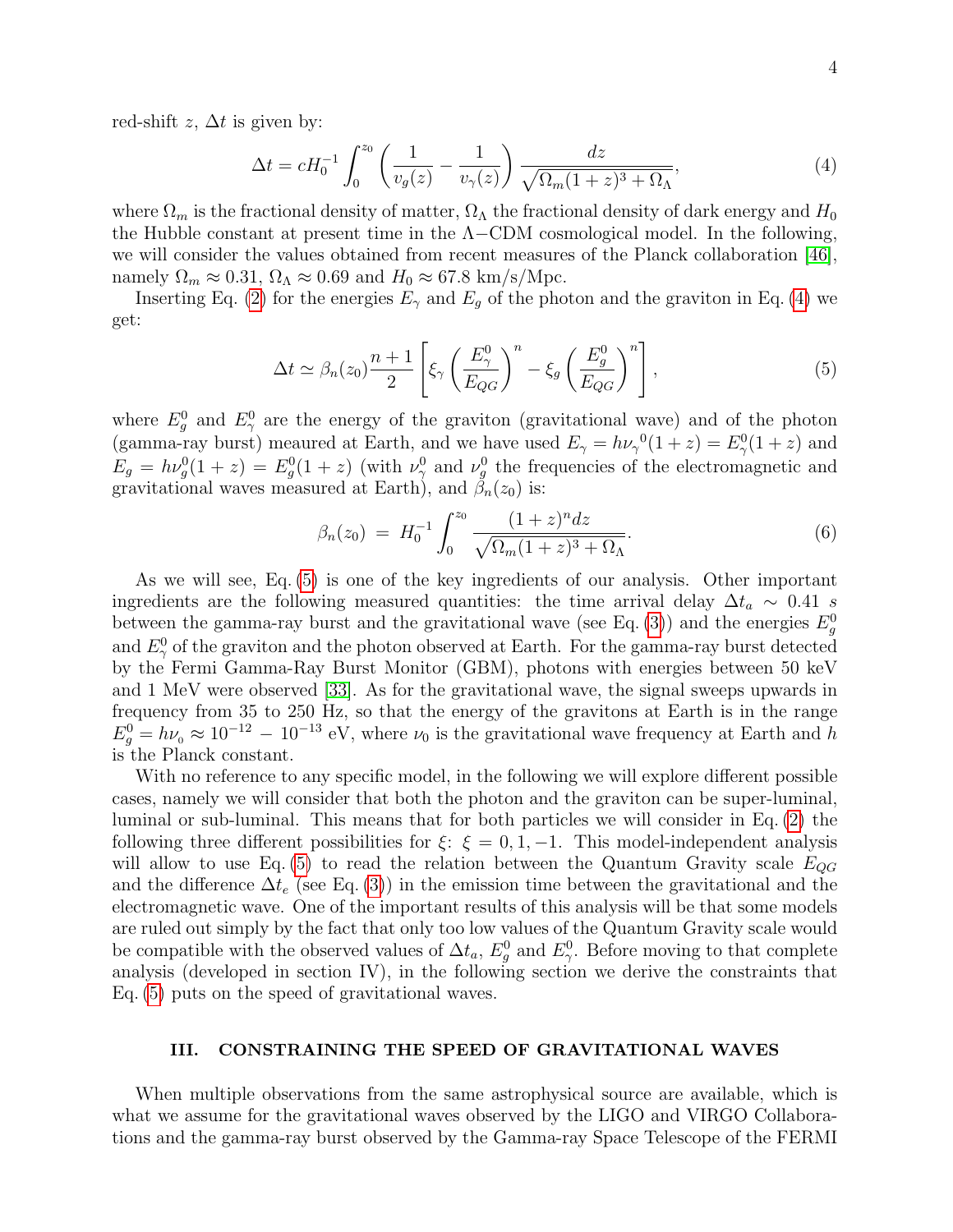Collaboration, a typical time-of-flight analysis can be applied to derive an upper bound on the speed  $v_q$  of gravitational waves. In the following we derive in this manner an upper bound on  $v<sub>q</sub>$  and show that this bound coincides (as it should be) with the one derived in Ref. [\[44\]](#page-13-10). However, we will see that the knowledge of the energies of the gravitational and the electromagnetic waves allows to put much more stringent upper bounds on  $v<sub>q</sub>$ . This will be the first (in our opinion very important) of our new results.

Actually, several bounds have already been derived in the literature. For instance, based on the direct observation of GW150914, an upper bound has been recently given by Blas et al [\[43\]](#page-13-7) and reads  $v_g < 1.87$  c. Also, the tightest model-independent lower bound is  $1 - v_q/c \leq 2 \times 10^{-15}$ , deduced from the absence of gravitational Cherenkov radiation allowing for the unimpeded propagation of high-energy cosmic rays across our galaxy [\[47\]](#page-13-11). A stricter (although model-dependent) bound from the same authors is  $\approx 10^{-19}$ , obtained under the assumption that the highest energy cosmic rays are produced by the so-called Z-burst mechanism. This mechanism predicts that very high energy neutrinos produced at cosmological distances annihilate with relic neutrinos via the Z-boson resonance [\[48,](#page-13-12) [49\]](#page-13-13), but it has been almost ruled out by recent limits on cosmic-ray photon fractions at the EeV en-ergy scale [\[50\]](#page-13-14). Poorer bounds have been obtain from cosmology [\[51\]](#page-13-15), whereas  $c/v_q-1 \leq 0.01$ has been deduced from radiation damping in binary systems [\[52\]](#page-13-16) and observations of the Hulse-Taylor pulsar [\[53\]](#page-13-17).

Let us see now how from Eq. [\(2\)](#page-2-1) we can derive an upper bound for the difference between the graviton and the photon speed from the typical time-of-flight analysis. Writing Eq. [\(2\)](#page-2-1) at Earth, we have:

<span id="page-4-0"></span>
$$
v_{\gamma}^{0} - v_{g}^{0} = c \left[ \xi_{\gamma} \frac{n+1}{2} \left( \frac{E_{\gamma}^{0}}{E_{QG}} \right)^{n} - \xi_{g} \frac{n+1}{2} \left( \frac{E_{g}^{0}}{E_{QG}} \right)^{n} \right]
$$
(7)

where  $v_{\gamma}^{0}$ ,  $v_{g}^{0}$  are the values of speed of the photon and the graviton measured at Earth  $(E_{\gamma}^{0})$ and  $E_g^0$ , the energies of the photon and the graviton measured at Earth, have already been introduced before). Inserting then Eq. [\(5\)](#page-3-1) in Eq. [\(7\)](#page-4-0) we have:

<span id="page-4-1"></span>
$$
v_{\gamma}^{0} - v_{g}^{0} = \frac{c}{\beta_{n}(z_{0})} \left( \Delta t_{a} - (1 + z_{0}) \Delta t_{e} \right)
$$
\n(8)

with  $\beta_n(z_0)$  given in [\(6\)](#page-3-2).

Assuming that the electromagnetic wave is emitted later than the gravitational wave, i.e. assuming that  $\Delta t_e \geq 0$ , we obtain the typical conservative limit by inserting  $\Delta t_e = 0$  in Eq. [\(8\)](#page-4-1), thus getting the upper bound

$$
v_{\gamma}^{0} - v_{g}^{0} \le \frac{c}{\beta_{n}(z_{0})} \Delta t_{a} \tag{9}
$$

When the experimental values for  $H_0$ ,  $\Omega_M$ ,  $\Omega_{\Lambda}$ ,  $z_0$  and  $\Delta t_a$  are used, we find

<span id="page-4-2"></span>
$$
\frac{v_{\gamma}^{0}}{c} - \frac{v_{g}^{0}}{c} \leq 9.8 \cdot 10^{-18} \quad \text{for } n = 1
$$
 (10)

and

<span id="page-4-3"></span>
$$
\frac{v_{\gamma}^{0}}{c} - \frac{v_{g}^{0}}{c} \leq 9.4 \cdot 10^{-18} \quad \text{for } n = 2
$$
 (11)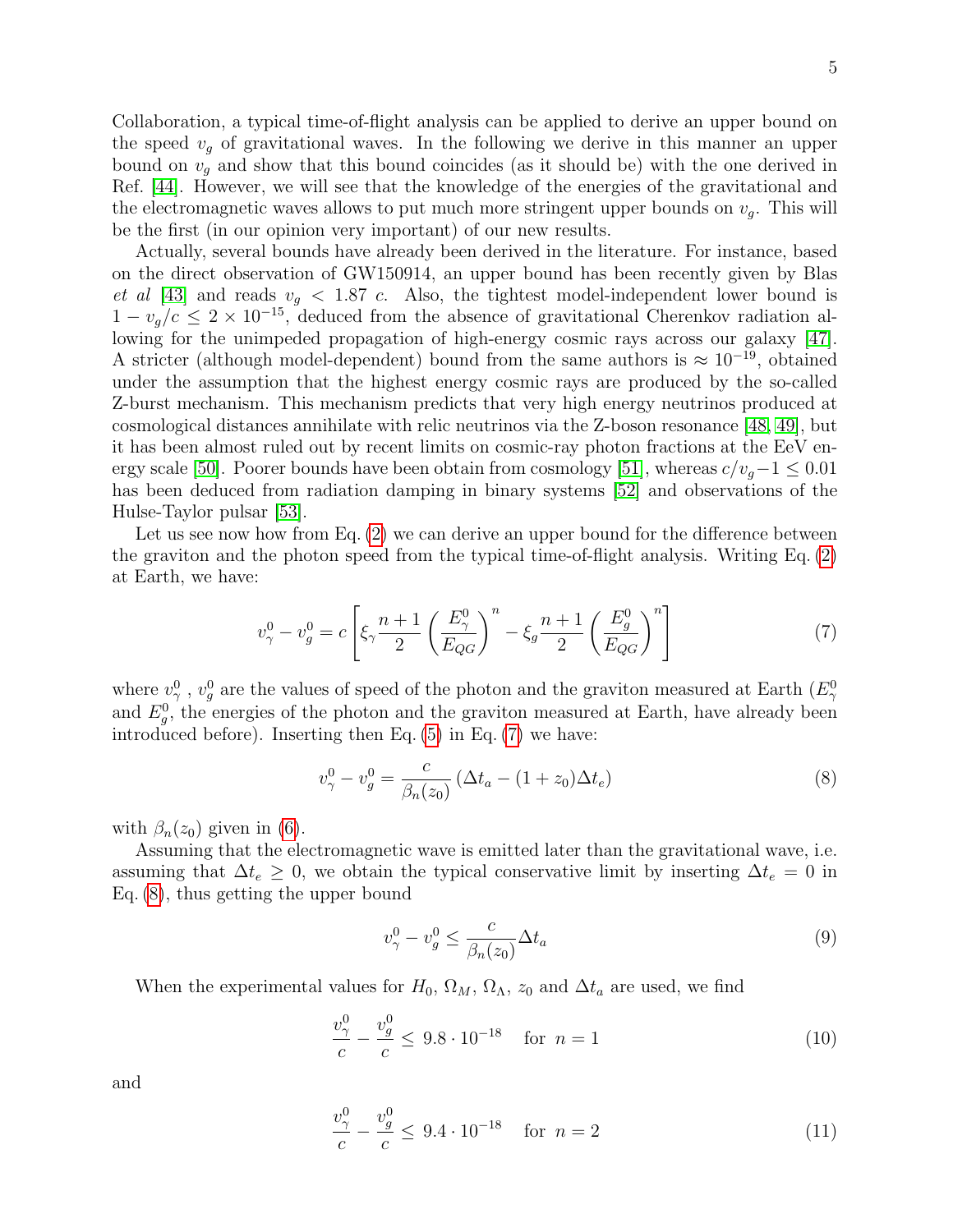that are perfectly consistent with the bound found in Ref. [\[44\]](#page-13-10).

Up to now we have considered the usual time-of-flight analysis that brings to the upper bound found above for the difference between the photon and the graviton speed. However, the measured energies of the gravitons and photons that reach the terrestrial detectors,  $E_g^0 \sim 10^{-12} - 10^{-13}$  eV and  $E_\gamma^0 \sim 50$  keV - 1 MeV, allow to put much more interesting and stringent bounds on the speed of the gravitational waves. Moreover, we will see in the next section that using  $\Delta t_e = 0$  to derive bounds on the graviton speed is not always consistent with the measured values of the photons and gravitons energies. In particular, for the case that is typically considered, and that we also investigate below, namely the case of a luminal photon and a sub-luminal graviton,  $\Delta t_e$  cannot vanish unless the quantum gravity scale becomes (unacceptably) too low.

Let us consider now the above mentioned case when the photon is luminal and the graviton is sub-luminal (or even super-luminal). From Eq. [\(7\)](#page-4-0), considering the  $n = 1$  case and assuming that the Quantum Gravity scale  $E_{QG}$  does not lie below the Planck scale,  $E_{QG} \geq M_{Pl} c^2$ , we have

<span id="page-5-0"></span>
$$
\left| 1 - \frac{v_g^0}{c} \right| \le 10^{-40} \,. \tag{12}
$$

This is a fantastically much more stringent bound than the one obtained in the corresponding "usual" Eq. [\(10\)](#page-4-2). Moreover, we see that even if we allow for a Quantum Gravity scale  $E_{QG}$  down to the (too low) TeV scale, still the upper bound on the speed of the gravitational wave is as high as

$$
\left| 1 - \frac{v_g^0}{c} \right| \le 10^{-24},\tag{13}
$$

that is still much more stringent than the bound in Eq. [\(10\)](#page-4-2). These results greatly improve the existent upper bounds on the speed of gravitational waves.

We can also consider the opposite case, when the photons are sub- or super-luminal. From Eq. [\(7\)](#page-4-0) we find that for  $E_{QG} \geq M_{Pl} c^2$  the bound is

$$
|v_{\gamma}^{0} - v_{g}^{0}| \leq c \cdot 10^{-22}, \qquad (14)
$$

that is a very important upper bound for the cases (rarely considered in the literature) of a sub- or super-luminal photon.

#### IV. CONSTRAINING QUANTUM GRAVITY MODELS

Carrying on with our analysis, and with no reference to any specific model, we use now our general, model-independent Eq. [\(5\)](#page-3-1) to consider all possible scenarios involving sub-, superand luminal photons and gravitons. Each scenario is governed by a different phenomenological equation, derived from Eq. [\(5\)](#page-3-1) and reported in Tab. [I,](#page-7-0) that provides the expected relationship between the emission time delay  $\Delta t_e$  and the quantum gravity scale  $E_{QG}$  for different cases  $(n = 1, 2, 3 \text{ and } 4)$  satisfying dispersion relations as in Eq. [\(1\)](#page-2-0).

When both the photons and the gravitons are luminal, that is the case A of Tab. [I,](#page-7-0) from Eqs. [\(3\)](#page-2-2) and [\(5\)](#page-3-1) we immediately have that the time delay  $\Delta t_e$  between the emission of the gravitational wave and the subsequent emission of the gamma-ray burst is  $\Delta t_e =$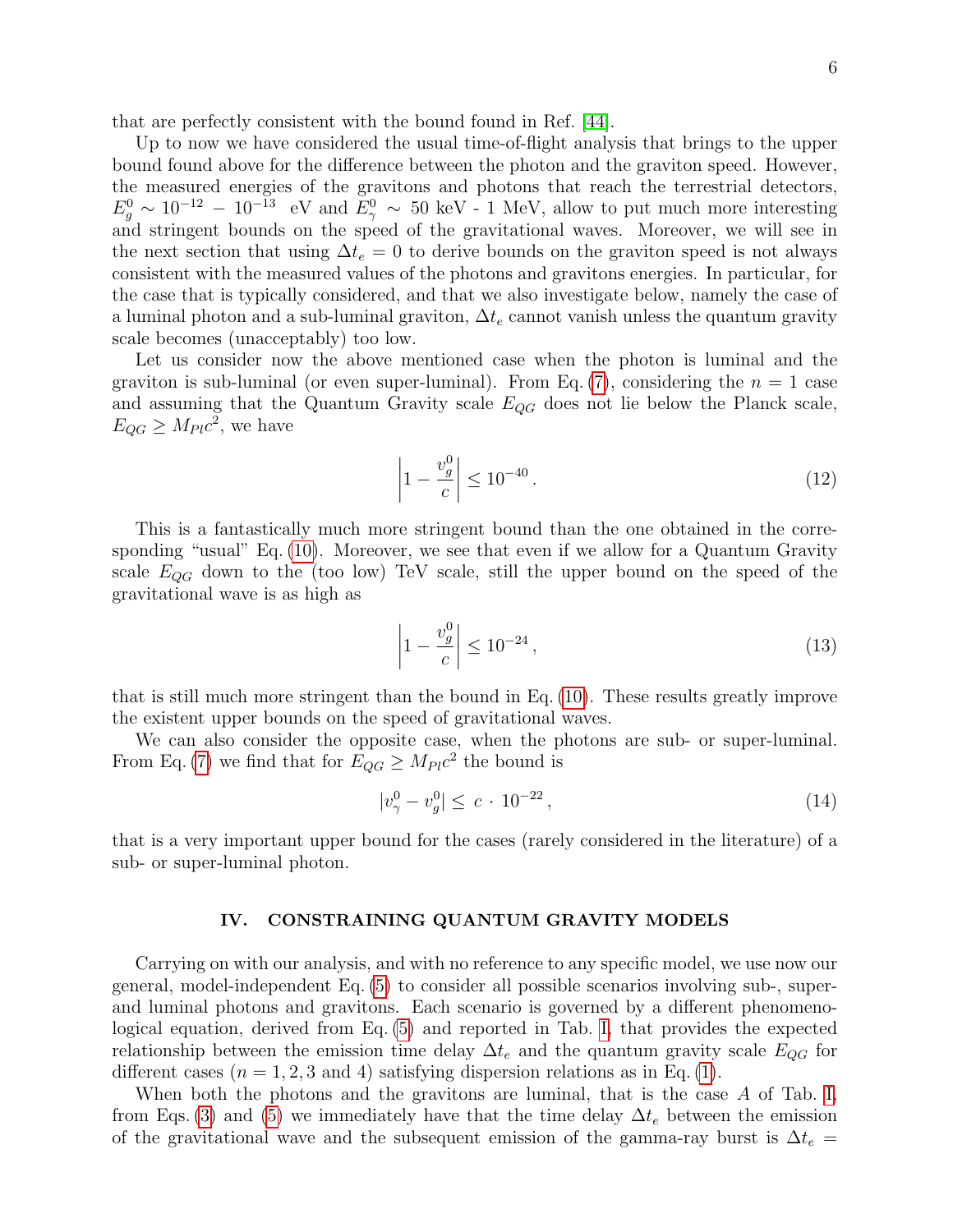

<span id="page-6-0"></span>Figure 1: Theoretical curves relating the time emission delay  $\Delta t_e$  (between the gravitational wave and the gamma-ray burst) and the energy ratio  $E_g^0/E_{QG}$  (where  $E_g^0$  is the measured energy of the gravitons and  $E_{QG}$  the quantum gravity scale) for the cases B (left panel) and C (right panel) of Tab. [I,](#page-7-0) and for different values of  $n (n = 1, 2, 3, 4)$ , are shown. The gravitons and the photons obey to (quantum gravitationally modified) dispersion relations as in Eq.  $(1)$  (see also Eq.  $(2)$ ). The dotted thick vertical line indicates the value of  $E_g^0/E_{QG}$  obtained for  $E_{QG} = M_{Pl}c^2$ .

 $\Delta t_a/(1+z_0) \sim 0.4 s$ . In other words, we find the obvious result that if both particles travel at the speed of light, the emission time and the arrival time are the same, up to the red-shift correction factor. Let us move now to consider the other less trivial cases.

Fig. [1](#page-6-0) shows the phenomenological curves, for different values of n, relating  $\Delta t_e$  and  $E_g^0/E_{QG}$  for the cases B and C of Tab. [I,](#page-7-0) where the photon is luminal and the graviton is super-luminal (left panel) or sub-luminal (right panel). For any given value of  $E_{QG}$  (and for any given value of n), the allowed value of  $\Delta t_e$  is the one such that the theoretical curve intersects the corresponding vertical line. For instance, the dotted thick vertical line of the figure indicates the value of  $E_g^0/E_{QG}$  obtained for  $E_{QG} = M_{Pl}c^2$ . Note that  $E_g^0$  is the value of the graviton energy measured at Earth,  $E_g^0 \sim 10^{-12} - 10^{-13}$  eV, so that the curves actually provide a relation between the emission time delay  $\Delta t_e$  and the quantum gravity scale  $E_{OG}$ .

From this figure we see that the time delay  $\Delta t_e$  is practically quenched to the value  $\Delta t_e \sim \Delta t_a/(1+z_0) \approx 0.4$  s (that is the value obtained for the case A), for  $E_{QG} > 100$  keV in the  $n = 1$  case, and  $E_{QG} > 100 \mu\text{eV}$  for the  $n = 2$  case, both values being several orders of magnitudes lower than the most stringent lower bounds currently available [\[22\]](#page-12-6)  $(E_{QG} > 7.6 M_{Pl}c^2$ , for  $n = 1$ , and  $E_{QG} > 10^{-9} M_{Pl}c^2$ , for  $n = 2$ ). We than see that acceptable values for the quantum gravity scale  $E_{QG}$  are obtained only if  $\Delta t_e \sim 0.4$  s.

As a consequence, if the photon is luminal and the graviton is super-luminal, that is the case considered in the left panel of Fig. [1,](#page-6-0) it is never possible to have  $\Delta t_e = 0$ , the latter being the condition needed to establish the upper bound in Eq. [\(10\)](#page-4-2) (or Eq. [\(11\)](#page-4-3)). Actually, the complete analysis presented above shows that the finding  $\Delta t_e \sim \Delta t_a/(1+z_0) \approx 0.4$  s, that in turn means  $\Delta t \sim 0$ , explains why we have obtained such a stringent bound as the one of Eq. [\(12\)](#page-5-0), by far much more stringent than the bound of Eq. [\(10\)](#page-4-2).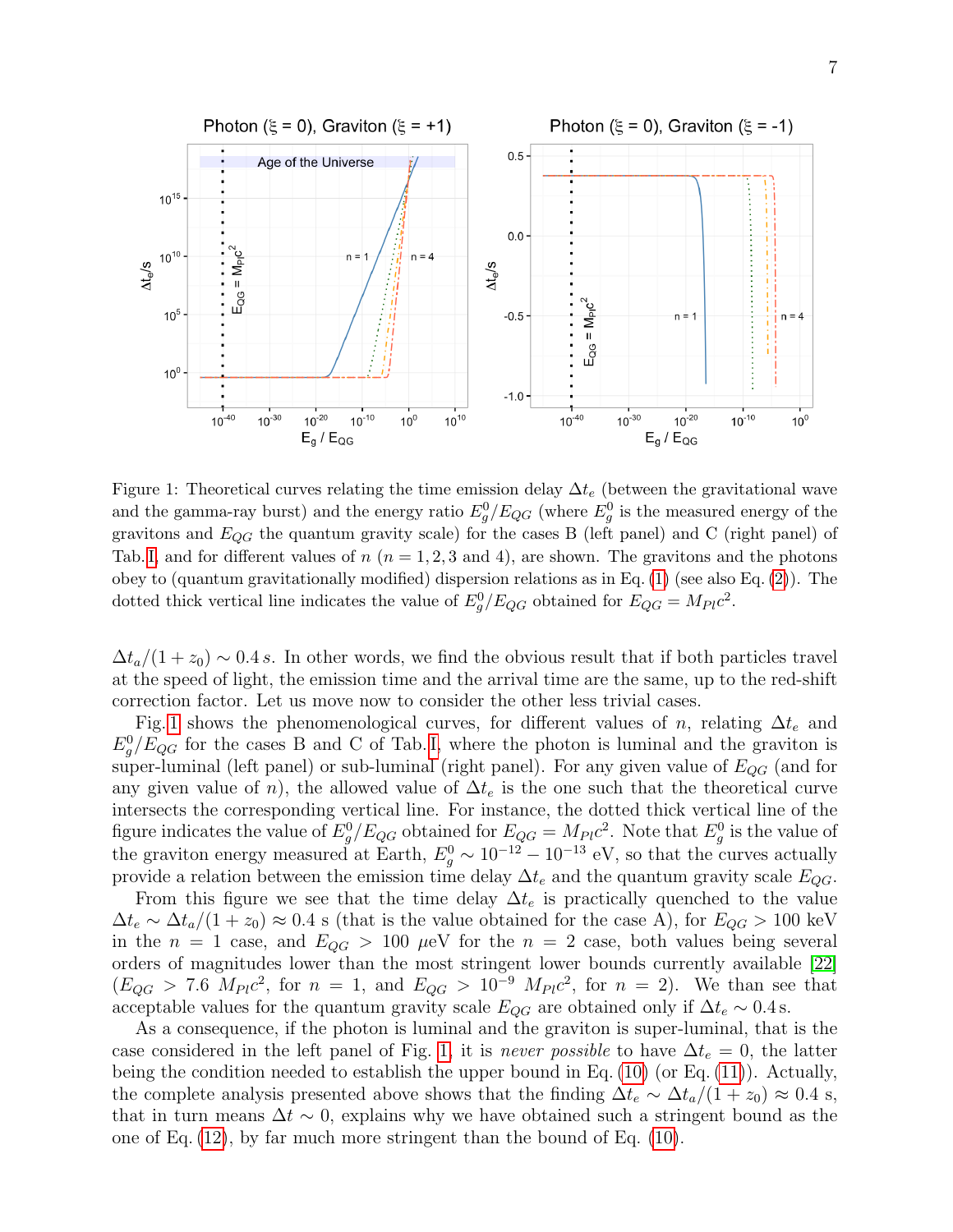Case  $\xi_{\gamma} \xi_q$  Equation

| A            | 0 0 $\Delta t_e = \Delta t_a/(1+z_0)$                                                  |
|--------------|----------------------------------------------------------------------------------------|
| B            | 0 1 $E_g = \left[-\Delta t'_a + (1+z_0)\Delta t'_e\right]^{1/n}$                       |
| U            | 0 -1 $E_g = [\Delta t'_a - (1 + z_0) \Delta t'_e]^{1/n}$                               |
| D            | 1 0 $E_{\gamma} = [\Delta t'_a - (1+z_0)\Delta t'_e]^{1/n}$                            |
| E            | 1 1 $E_{\gamma} = [\Delta t_a' - (1 + z_0)\Delta t_e' + \tilde{E}_g^n]^{1/n}$          |
| $\mathbf{F}$ | 1 -1 $E_{\gamma} = [\Delta t'_a - (1 + z_0)\Delta t'_e - \tilde{E}_q^n]^{1/n}$         |
| G            | -1 0 $E_{\gamma} = [-\Delta t_a' + (1+z_0)\Delta t_e']^{1/n}$                          |
| н            | -1 1 $E_{\gamma} = [-\Delta t_a' + (1 + z_0)\Delta t_e' - \tilde{E}_g^n]^{1/n}$        |
|              | $-1$ $-1$ $E_{\gamma} = [-\Delta t_a' + (1 + z_0)\Delta t_e' + \tilde{E}_q^{n}]^{1/n}$ |

<span id="page-7-0"></span>Table I: Phenomenological equations corresponding to models with sub-, super- or luminal photons and gravitons.  $E_{\gamma}^{0} \;\; = \;\; E_{\gamma}^{0} / E_{QG}, \;\; \tilde{E}_{g} \;\; = \;\; E_{g}^{0} / E_{QG}, \;\; \Delta t_{a}^{\prime} \;\; = \;\; \Delta t_{a} / (\beta_{n} \frac{n+1}{2})$  $\frac{+1}{2}$  and  $\Delta t_e' = \Delta t_e / (\beta_n \frac{n+1}{2})$  $\frac{+1}{2}$ ).

In the right panel of Fig. [1](#page-6-0) we consider the case when the photon is luminal and the graviton is sub-luminal. This is the case mostly studied in the literature, and in particular it contemplates the case when the photon is luminal and the graviton is massive [\[54\]](#page-13-18). As we can see from the theoretical curves shown in this figure, in this case the value  $\Delta t_e \sim 0$ can be reached, but this occurs for a value of  $E_{QG}$  that for  $n = 1$  is more than 20 orders of magnitudes below the Planck scale, and for greater values of  $n$  is even smaller. As for the previous case, we then see that acceptable values for the quantum gravity scale  $E_{QG}$  are obtained only if the time emission delay is frozen to the value  $\Delta t_e \sim 0.4$  s, and this again provides an explanation for the extraordinarily low value of the upper bound  $|1 - v_g^0/c| \le 10^{-40}$  of Eq. [\(12\)](#page-5-0).

Fig. [2](#page-8-0) shows the cases D and G of Tab. [I,](#page-7-0) where the graviton is luminal and the photon sub- (left panel) or super-luminal (right panel). Similarly to the case of Fig. [1,](#page-6-0) here we present the curves that relate the time emission delay  $\Delta t_e$  between the two waves with the energy ratio  $E_{\gamma}^{0}/E_{QG}$ , where  $E_{\gamma}^{0}$  is the measured energy of the photons, for different values of  $n (n = 1, 2, 3, 4)$ . As for the previous cases, for any value of  $E_{QG}$  the allowed value of  $\Delta t_e$  is obtained from the intersection between the curve and the vertical line corresponding to a given value of  $E_{\gamma}^{0}/E_{QG}$ . For instance, the two dotted thick vertical lines shown in the figure indicate the values of  $E_{\gamma}^{0}/E_{QG}$  obtained for  $E_{QG} = M_{Pl}c^2$  and with the two extremal values of the energies of the observed photons, 50 keV and 1 MeV. Even for these cases we find that  $\Delta t_e = \Delta t_a/(1+z_0) \approx 0.4$  s is the only allowed value for  $E_{QG} > 100$  GeV  $(n=1)$ and  $E_{QG} > 0.1$  eV  $(n = 2)$ , again much below the most stringent lower bounds [\[22\]](#page-12-6).

From the analysis developed so far we can already draw some important lessons. First of all we note that scenarios where one of the particles (the photon or the graviton) is luminal and the other sub- or super- luminal are allowed, but the requirement of having an acceptable value for the quantum gravity scale imposes that the time emission delay between the gravitational and the electromagnetic waves has to be equal to  $\Delta t_a/(1+z_0) \approx 0.4$  s. This is an important result as it strongly constrains astrophysical models [\[35–](#page-13-2)[41\]](#page-13-4) that aim to explain the arrival delay of the two signals and the production of short gamma-ray bursts from black hole mergers. Moreover, the fact that  $\Delta t_e \sim 0.4$  s, that in turn means  $\Delta t \sim 0$ , implies very stringent lower bounds on the difference in speed between the photon and the graviton, much more stringent than previous existing bounds, and this is in fact what we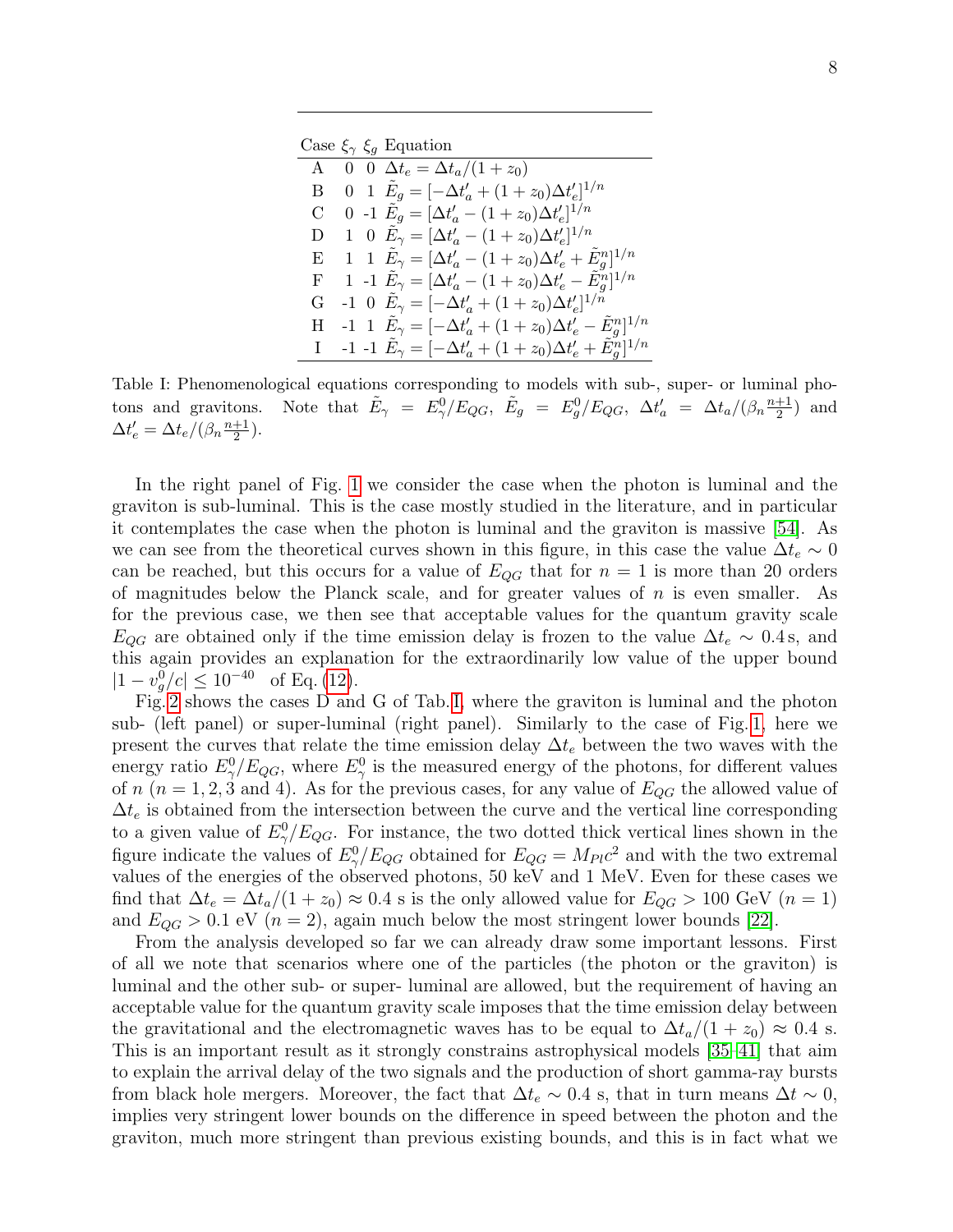

<span id="page-8-0"></span>Figure 2: Similarly to Fig. [1,](#page-6-0) here we plot the curves corresponding to the cases D (left panel) and G (right panel) of Tab. [I.](#page-7-0) The dotted thick vertical lines indicate the values of  $E_{\gamma}^0/E_{QG}$  obtained for  $E_{QG} = M_{Pl} c^2$  and the extremal energies of the observed photons, 50 keV and 1 MeV.

have found in the previous section.

Up to now we have considered cases where at least one of the two particles (the photon or the graviton) is luminal. Now we move to consider cases when they are both super- or sub- luminal, or one of them is super- and the other is sub- luminal. The corresponding relationships between the physical quantities  $E_g^0/E_{QG}$ ,  $E_\gamma^0/E_{QG}$  and  $\Delta t_e$  are obtained from Eq. [\(5\)](#page-3-1) and listed as cases E, F, H, I in Tab. [I.](#page-7-0)

Results obtained for the case E and F, where the photon is super-luminal and the graviton is sub- (left panels) or super- (right panels) luminal are shown in Fig. [3.](#page-9-0) In the two top panels we consider the special case when there is no emission delay between the gravitational and the electromagnetic wave, i.e. when  $\Delta t_e = 0$ . Under this condition, we are left with a relation between the two ratios  $E_{\gamma}^{0}/E_{QG}$  and  $E_{g}^{0}/E_{QG}$ . As in the previous figures, the thick dotted lines are obtained for the measured values of  $E_g^0$  and  $E_\gamma^0$  when  $E_{QG} = M_{Pl} c^2$ . We see that the theoretical curves, even in the  $n = 1$  case, do not fit in the experimental allowed range, and only if the quantum gravity scale is lowered of several orders of magnitudes (so that the orizontal thick dotted lines move upwards, while the vertical ones move to the right) the curves become compatible with experiments.

In the two other panels of Fig. [3](#page-9-0) we plot again the theoretical curves relating  $E_{\gamma}^0/E_{QG}$ with  $E_g^0/E_{QG}$  for several different values of  $\Delta t_e$ , ranging from  $\Delta t_e = 10^{-20}$  s to  $\Delta t_e = 10^{20}$  s, considering only the  $n = 1$  case. The results are similar to those discussed above for the  $\Delta t_e = 0$  case. We see that there are no values of  $\Delta t_e$  that are compatible at the same time with the measured value of  $E_g^0$  and  $E_\gamma^0$  and with a quantum gravity scale that lies at or above the Planck scale. Only if  $E_{QG} \ll M_{Pl}c^2$  the theoretical curves would lie in the allowed region. For instance, in the case  $E_{QG} \approx 10^{13}$  GeV ( $n = 1$ ) emission delays between -1 s and 0 s would be possible.

Similar conclusions are drawn from the analysis of models H and I of Tab. [I,](#page-7-0) and the corresponding theoretical curves are shown in Fig. [4.](#page-10-0) Again, there are no values of  $\Delta t_e$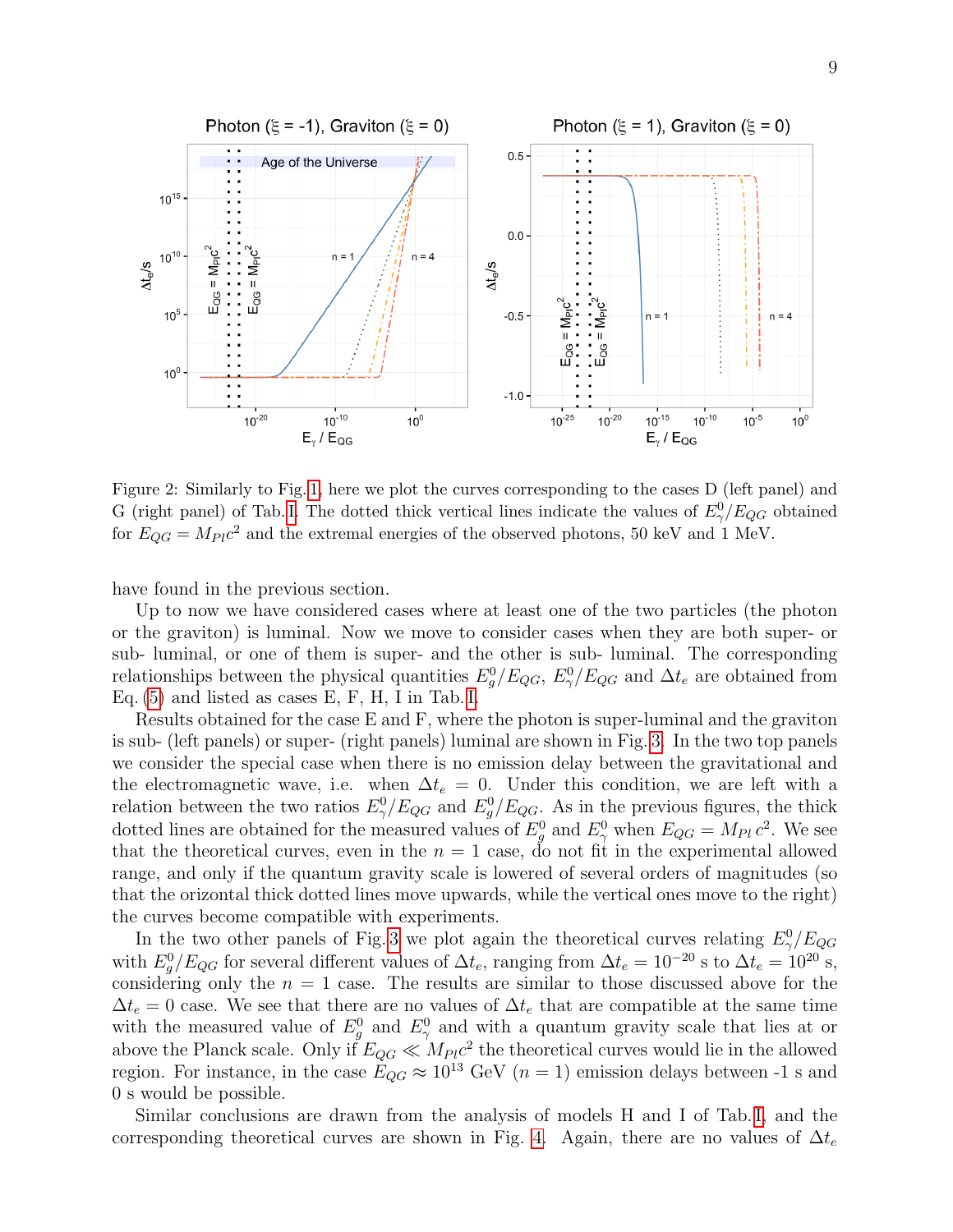

<span id="page-9-0"></span>Figure 3: The theoretical curves corresponding to the cases E (left panels) and F (right panels) of Tab. [I](#page-7-0) are plotted. As for the other figures, dotted thick lines correspond to the observed values of  $E_g^0$  and  $E_\gamma^0$  for  $E_{QG} = M_{Pl}c^2$ . In top panels, we consider  $\Delta t_e = 0$  and vary n, whereas in bottom panels we consider  $n = 1$  and vary  $\Delta t_e$ .

compatible with observation and a quantum gravity energy scale above the Planck's one. Note that there are no curves in the top-left panel because for  $\Delta t_e = 0$  the corresponding values of  $E_{\gamma}^{0}/E_{QG}$  would be negative. As for the previous cases, only if  $E_{QG} \ll M_{Pl}c^{2}$  the theoretical curves would reach the allowed region. For instance, in the case  $E_{OG} \approx 10^{13} \text{ GeV}$  $(n = 1)$  emission delays between 0.4 s and 1 s would be allowed. Once again, these kind of models would be allowed only if the quantum gravity scale is downshifted much below the Planck scale.

Therefore, from the analysis of the cases E F H [I](#page-7-0) of Tab. I we learn the following very important lesson: scenarios where none of the two particles, the photon and the graviton,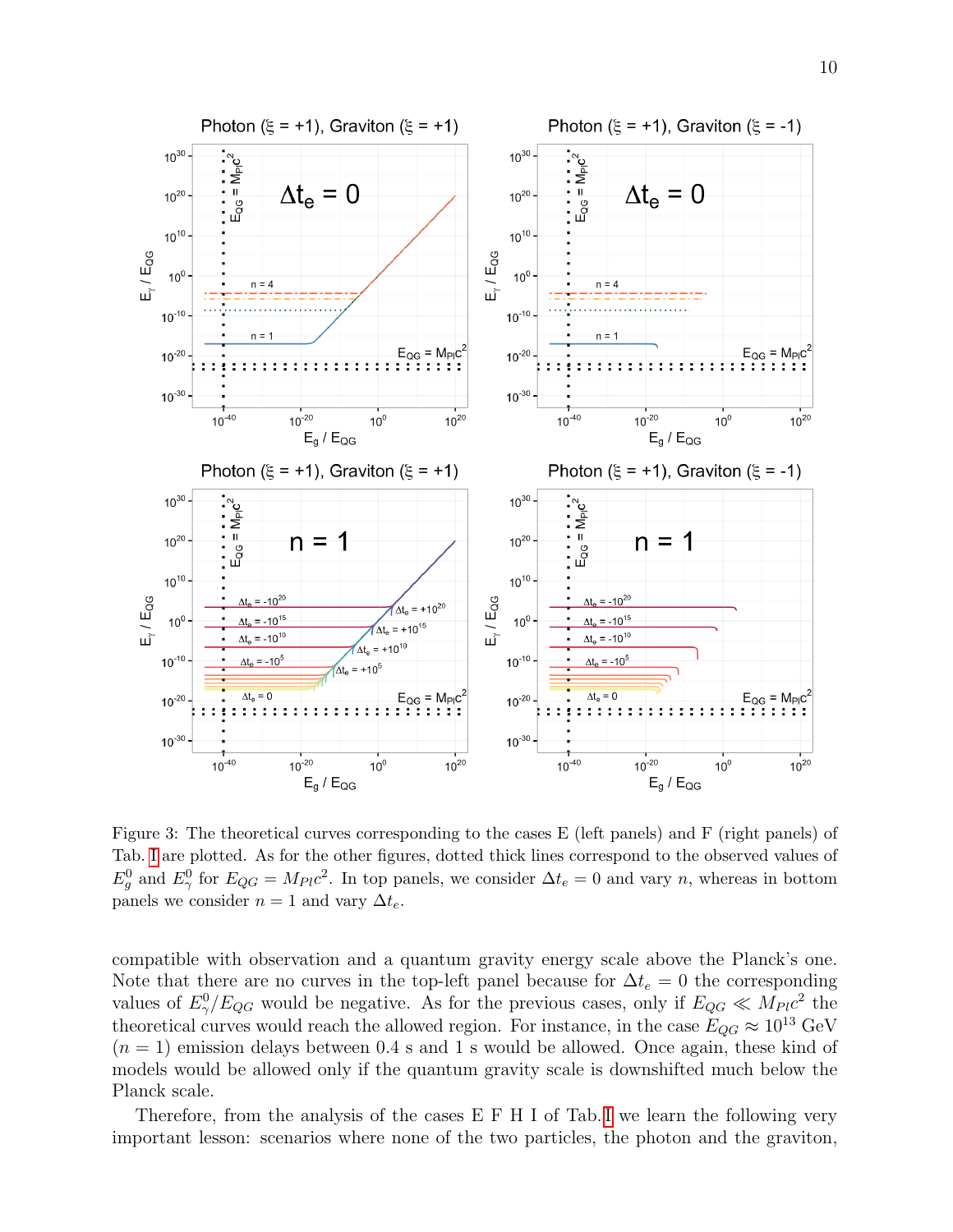

<span id="page-10-0"></span>Figure 4: As in Fig. [3,](#page-9-0) here we consider the cases corresponding to models H (left panels) and I (right panels) of Tab. [I.](#page-7-0) In the top-left panel there are no curves because for  $\Delta t_e = 0$  the corresponding values of  $E_{\gamma}^{0}/E_{QG}$  would be negative.

is luminal are not allowed, unless the quantum gravity scale lies in an energy range that is several orders of magnitude below the Planck scale.

## V. CONCLUSIONS

Let us summarize the results of the present work. Assuming that the gamma-ray burst observed by the Fermi Collaboration was emitted by the black hole merger that produced the gravitational waves detected by the LIGO Collaboration, we have performed a modelindependent analysis that allows to obtain bounds for the difference in speed between the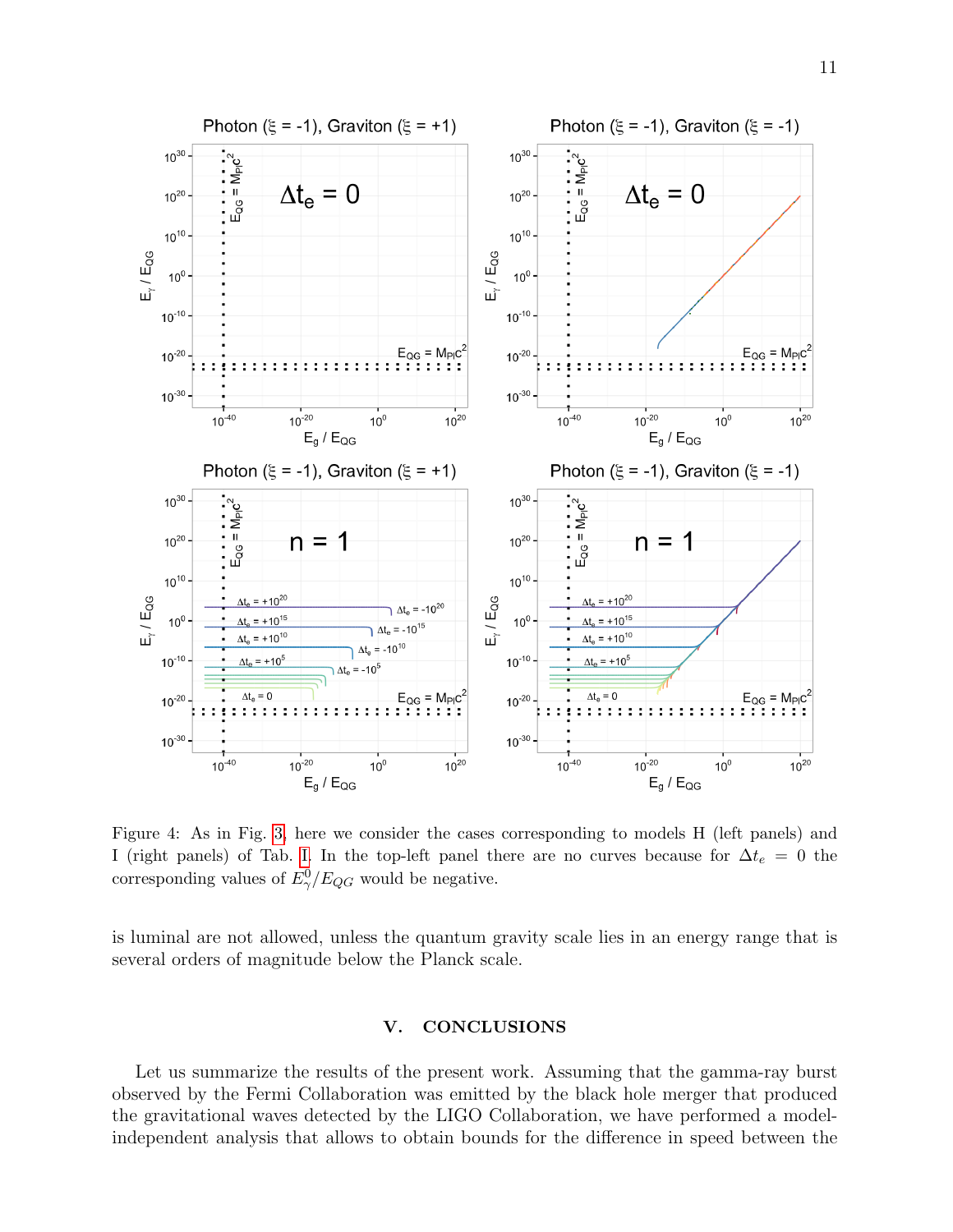gravitational and the electromafgnetic waves and constraints on quantum gravity models.

With the help of dispersion relations typical of many quantum gravity models, we have found that, when the photon is luminal while the graviton is sub- or super-luminal, if (as expected) the quantum gravity scale lies at or above the Planck scale, an extraordinarily stringent constrain on the speed of the gravitational wave emerges, namely  $|1-v_g^0/c| \leq 10^{-40}$ . This is a much more stringent limit than those obtained so far [\[37,](#page-13-6) [44,](#page-13-10) [54\]](#page-13-18). Even if we lower considerably the quantum gravity scale, the upper bound on the speed of gravitational waves stays may orders of magnitudes lower than any previously known bound. Moreover, we have also considered the case where the photons are not luminal. In this case, always considering that  $E_{QG} \geq M_{Pl} c^2$ , we have constrained the difference in speed as  $|v_\gamma^0 - v_g^0| \leq c \times 10^{-22}$ , that is still five orders of magnitude more stringent than those obtained with other approaches.

Our model-independent analysis also demonstrates that only scenarios with at least one luminal particle – either the photon or the graviton or both – are allowed, regardless of the value of  $n$  in the modified dispersion relation. Other scenarios with no luminal particles are ruled out, unless the energy scale of quantum gravity is downshifted by several orders of magnitude. In all likely scenarios, the allowed values for the time emission delay are strictly constrained to equal  $\Delta t_a/(1 + z_0) \approx 0.4$  s, result that strongly constrains the new astrophysical models [\[35](#page-13-2)[–40\]](#page-13-19) (see Ref. [\[36\]](#page-13-3) for the description of some possible models and the corresponding emission delay) required to explain the production of short gamma-ray bursts from black hole mergers.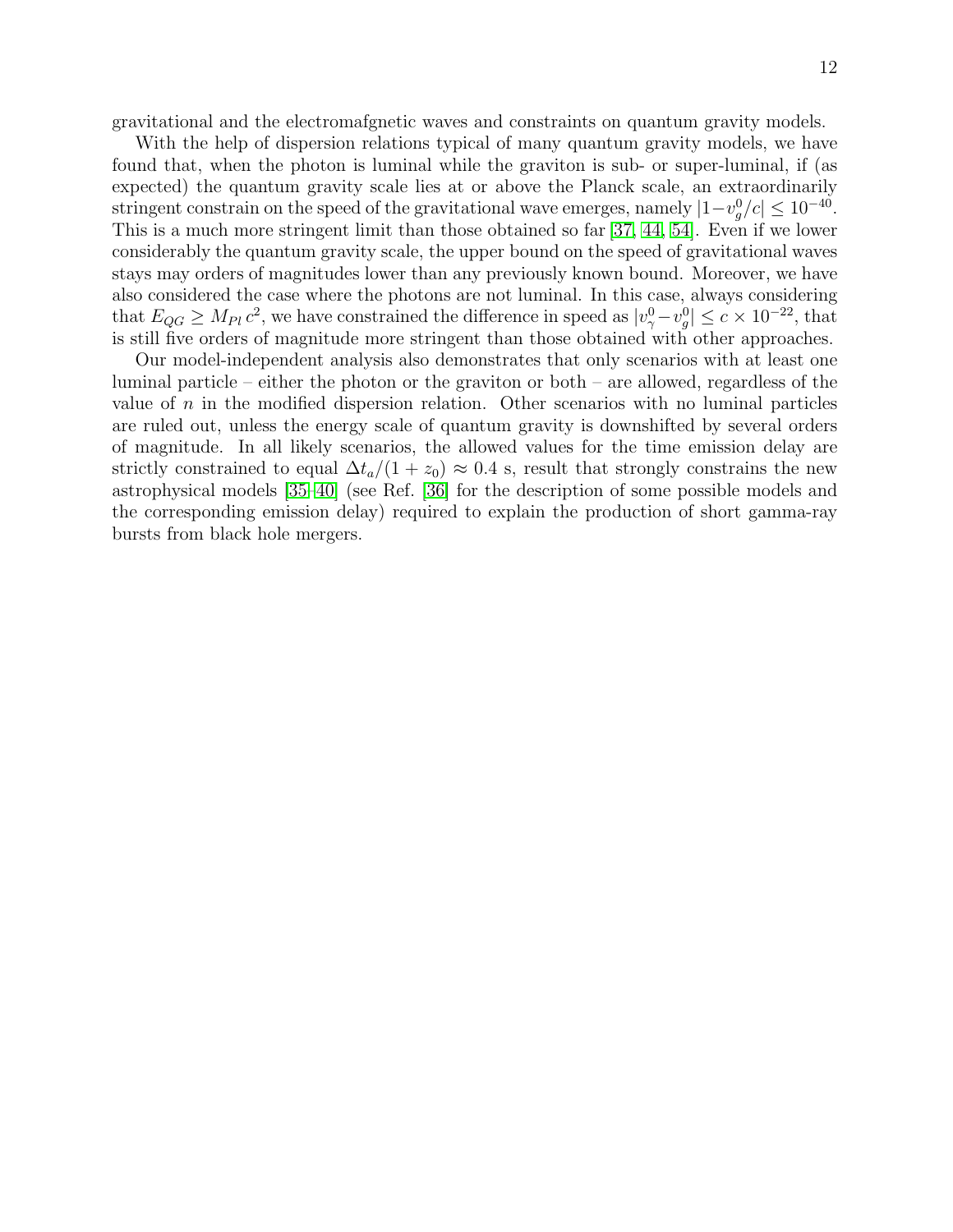- <span id="page-12-0"></span>[1] G. Amelino-Camelia, Nature 398, 216 (1999).
- [2] G. Amelino-Camelia and T. Piran, Physical Review D 64, 036005 (2001).
- [3] G. Amelino-Camelia, Modern Physics Letters A 17, 899 (2002).
- [4] M. Bojowald, H. A. Morales-Técotl, and H. Sahlmann, Physical Review D 71, 084012 (2005).
- <span id="page-12-4"></span>[5] A. Abdo, M. Ackermann, M. Ajello, K. Asano, W. Atwood, M. Axelsson, L. Baldini, J. Ballet, G. Barbiellini, M. Baring, et al., Nature 462, 331 (2009).
- [6] T. P. Sotiriou, M. Visser, and S. Weinfurtner, Physical Review Letters 102, 251601 (2009).
- [7] S. Liberati and L. Maccione, in Journal of Physics: Conference Series, Vol. 314 (IOP Publishing, 2011) p. 012007.
- <span id="page-12-1"></span>[8] S. Liberati, Classical and Quantum Gravity 30, 133001 (2013).
- <span id="page-12-2"></span>[9] G. Amelino-Camelia, J. Ellis, N. Mavromatos, D. V. Nanopoulos, and S. Sarkar, Nature 393, 763 (1998).
- [10] A. Ashtekar and J. Lewandowski, Classical and Quantum Gravity 21, R53 (2004).
- [11] R. P. Woodard, Reports on Progress in Physics 72, 126002 (2009).
- [12] D. Blas, O. Pujolas, and S. Sibiryakov, Physical review letters 104, 181302 (2010).
- <span id="page-12-3"></span>[13] V. Vasileiou, J. Granot, T. Piran, and G. Amelino-Camelia, Nature Physics 11, 344 (2015).
- <span id="page-12-5"></span>[14] S. Coleman and S. L. Glashow, Physical Review D 59, 116008 (1999).
- [15] Y. J. Ng, Modern Physics Letters A 18, 1073 (2003).
- [16] T. Jacobson, S. Liberati, and D. Mattingly, Physical Review D 67, 124011 (2003).
- [17] S. Carroll, Nature 424, 1007 (2003).
- [18] G. Amelino-Camelia, New Journal of Physics 6, 188 (2004).
- [19] R. Lamon, Journal of Cosmology and Astroparticle Physics 2008, 022 (2008).
- [20] L. Maccione, A. M. Taylor, D. M. Mattingly, and S. Liberati, Journal of Cosmology and Astroparticle Physics 2009, 022 (2009).
- [21] S. Scully and F. Stecker, Astroparticle Physics 31, 220 (2009).
- <span id="page-12-6"></span>[22] V. Vasileiou, A. Jacholkowska, F. Piron, J. Bolmont, C. Couturier, J. Granot, F. W. Stecker, J. Cohen-Tanugi, and F. Longo, Physical Review D 87, 122001 (2013).
- <span id="page-12-8"></span><span id="page-12-7"></span>[23] S. Mirshekari, N. Yunes, and C. M. Will, Physical Review D 85, 024041 (2012).
- [24] G. Aad, T. Abajyan, B. Abbott, J. Abdallah, S. A. Khalek, A. Abdelalim, O. Abdinov, R. Aben, B. Abi, M. Abolins, et al., Physics Letters B 716, 1 (2012).
- <span id="page-12-9"></span>[25] S. Chatrchyan, V. Khachatryan, A. M. Sirunyan, A. Tumasyan, W. Adam, E. Aguilo, T. Bergauer, M. Dragicevic, J. Erö, C. Fabjan, et al., Physics Letters B 716, 30 (2012).
- <span id="page-12-10"></span>[26] ATLAS Collaboration, ATLAS-CONF-2015-081 (2016).
- <span id="page-12-11"></span>[27] CMS Collaboration, CMS-PAS-EXO-15-004 (2016).
- <span id="page-12-12"></span>[28] Abbott, B. P. et al (LIGO Scientific Collaboration and Virgo Collaboration), Phys. Rev. Lett. 116, 061102 (2016).
- <span id="page-12-13"></span>[29] V. Savchenko, C. Ferrigno, S. Mereghetti, L. Natalucci, A. Bazzano, E. Bozzo, T.-L. Courvoisier, S. Brandt, L. Hanlon, E. Kuulkers, et al., arXiv:1602.04180 (2016).
- <span id="page-12-14"></span>[30] P. Evans, J. Kennea, S. Barthelmy, D. Burrows, S. Campana, S. Cenko, N. Gehrels, P. Giommi, F. Marshall, J. Nousek, et al., arXiv:1602.03868 (2016).
- <span id="page-12-15"></span>[31] M. Tavani, C. Pittori, F. Verrecchia, A. Bulgarelli, A. Giuliani, I. Donnarumma, A. Argan, A. Trois, F. Lucarelli, M. Marisaldi, et al., arXiv:1604.00955 (2016).
- <span id="page-12-16"></span>[32] Adrian-Martinez et al, arXiv:1602.05411 (2016).